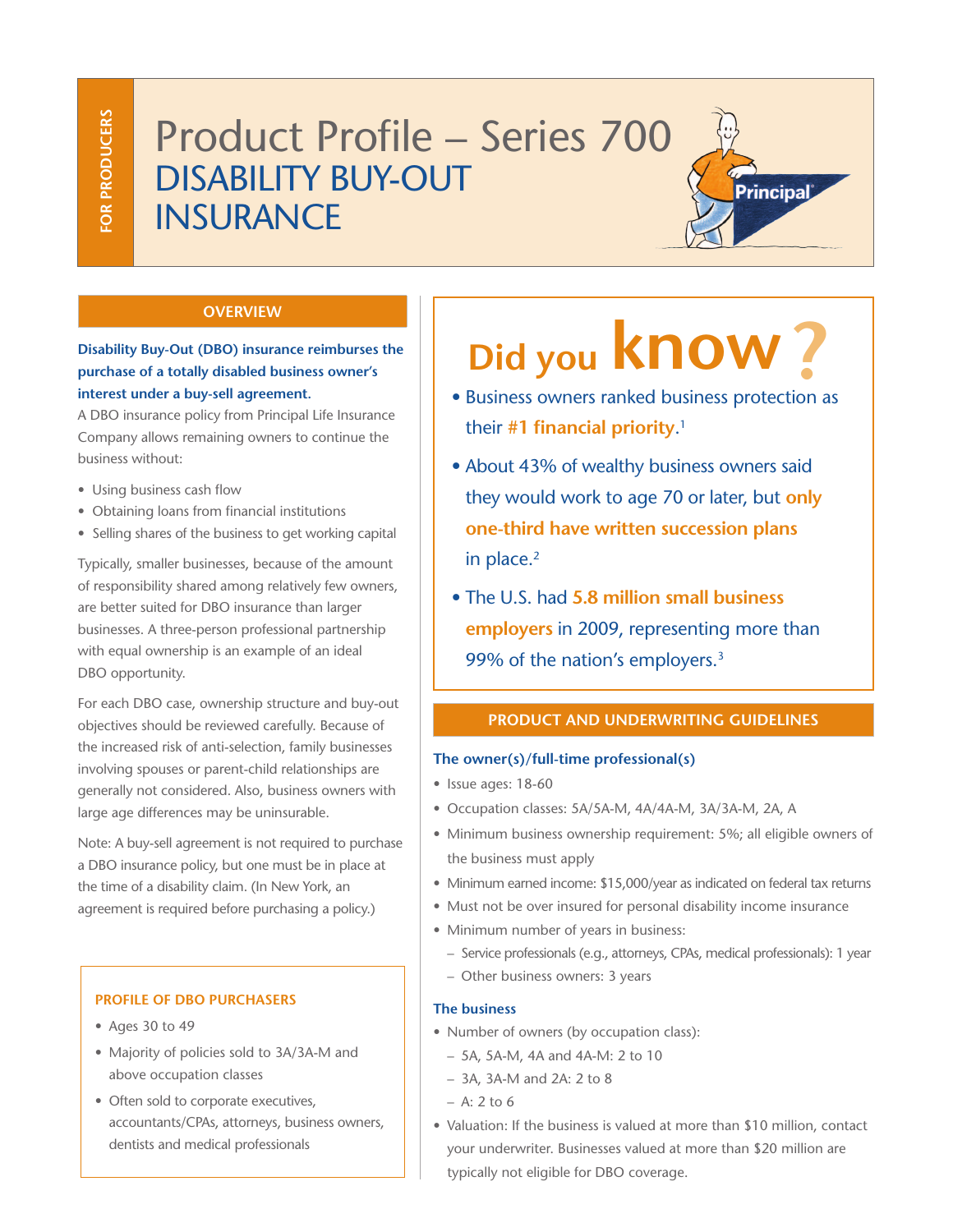#### **Product and underwriting guidelines (CONT.)**

#### **The policy**

- Elimination Periods: 365, 540 and 730 days
- Benefits: lump sum, monthly installments of 24, 36 or 60 months or a combination of lump sum and monthly installments
- Conditionally renewable to age 65 with guaranteed premiums

#### **Financial Verification**

Business valuation documentation is required for:

- Any application not using TeleApp
- Applicants over age 50
- Total aggregate benefit amounts applied for that are more than \$360,000, regardless of age

Documentation required:

- Year-to-date profit and loss (income) statement
- Past two years' business federal income tax returns
- Current balance sheet

#### **Available features**

#### **Riders**

• Benefit Update (no-cost rider)

#### **Discounts**

Certain discounts can be used together, providing even greater savings:

- Multi-Life:<sup>4</sup> 20% (based on sex-distinct rates; unisex rates apply in written state of MT)
- Select Occupation:<sup>5</sup> 10%
- Association:<sup>6</sup> 10%

#### **Sales Programs**

- Multi-Life<sup>4</sup>
- Association<sup>6</sup>
- Simplified DBO

| <b>DBO MAXIMUM ISSUE AND PARTICIPATION LIMITS</b> |                           |                |                |                |             |  |  |  |
|---------------------------------------------------|---------------------------|----------------|----------------|----------------|-------------|--|--|--|
| Elimination<br>Period                             | <b>Occupation Classes</b> |                |                |                |             |  |  |  |
|                                                   | 5A, 4A, 3A                | 5A-M, 4A-M     | 3A-M           | 2A             | А           |  |  |  |
| <b>Lump Sum</b>                                   |                           |                |                |                |             |  |  |  |
| $365$ day                                         | \$1.5 million             | \$1.25 million | \$1.25 million | \$750,000      | \$250,000   |  |  |  |
| 540 day                                           | \$1.75 million            | \$1.5 million  | \$1.5 million  | \$1 million    | \$500,000   |  |  |  |
| 730 day                                           | \$2 million               | \$1.5 million  | \$1.5 million  | \$1.25 million | \$750,000   |  |  |  |
| <b>Monthly Benefit Factors 24 and 36</b>          |                           |                |                |                |             |  |  |  |
| $365$ day                                         | \$1.75 million            | \$1.5 million  | \$1.25 million | \$1.25 million | \$500,000   |  |  |  |
| 540 day                                           | \$2 million               | \$1.5 million  | \$1.5 million  | \$1.5 million  | \$750,000   |  |  |  |
| 730 day                                           | \$2.5 million             | \$1.5 million  | \$1.5 million  | \$1.75 million | \$1 million |  |  |  |
| <b>Monthly Benefit Factor 60</b>                  |                           |                |                |                |             |  |  |  |
| $365$ day                                         | \$2 million               | \$1.5 million  | \$1.25 million | \$1.5 million  | \$500,000   |  |  |  |
| 540 day                                           | \$2.5 million             | \$1.5 million  | \$1.5 million  | \$1.75 million | \$750,000   |  |  |  |
| 730 day                                           | \$3 million               | \$1.5 million  | \$1.5 million  | \$2 million    | \$1 million |  |  |  |

Note: For combination lump sum/monthly payments, the aggregate benefit limit (lump sum plus monthly payments) is the maximum Issue and Participation limit for the monthly benefit factor selected. The combination lump sum amount cannot exceed the lump sum limit for the selected elimination period and occupation class.

### *Ensuring business succession while minimizing disruption to the business.*

#### **BUILT-IN POLICY COMPONENTS7**

- Death Benefit
- Exchange Privilege
- 
- Military Suspension
- Reinstatement
- Transfer Privilege
- Waiver of Premium Benefit

#### **Premiums**

Premium rates depend on a variety of factors, including: age, gender, occupation class, smoking status and any available discounts. This chart shows sample monthly premiums for a business owner whose portion of the business is valued at \$1 million.

|                                      | $_{\blacksquare}$ Male | <b>Female</b> |
|--------------------------------------|------------------------|---------------|
| Single-life                          | \$189.99               | \$259.60      |
| 20% Multi-Life Discount <sup>4</sup> | \$151.94               | \$207.68      |

Assumptions: HH703 policy, age 40, nonsmoker, 5A occupation class, 365-day elimination period, monthly benefit of \$16,675 for 60 months.

- 
- 
- Legal/Accounting Fee Benefit
	-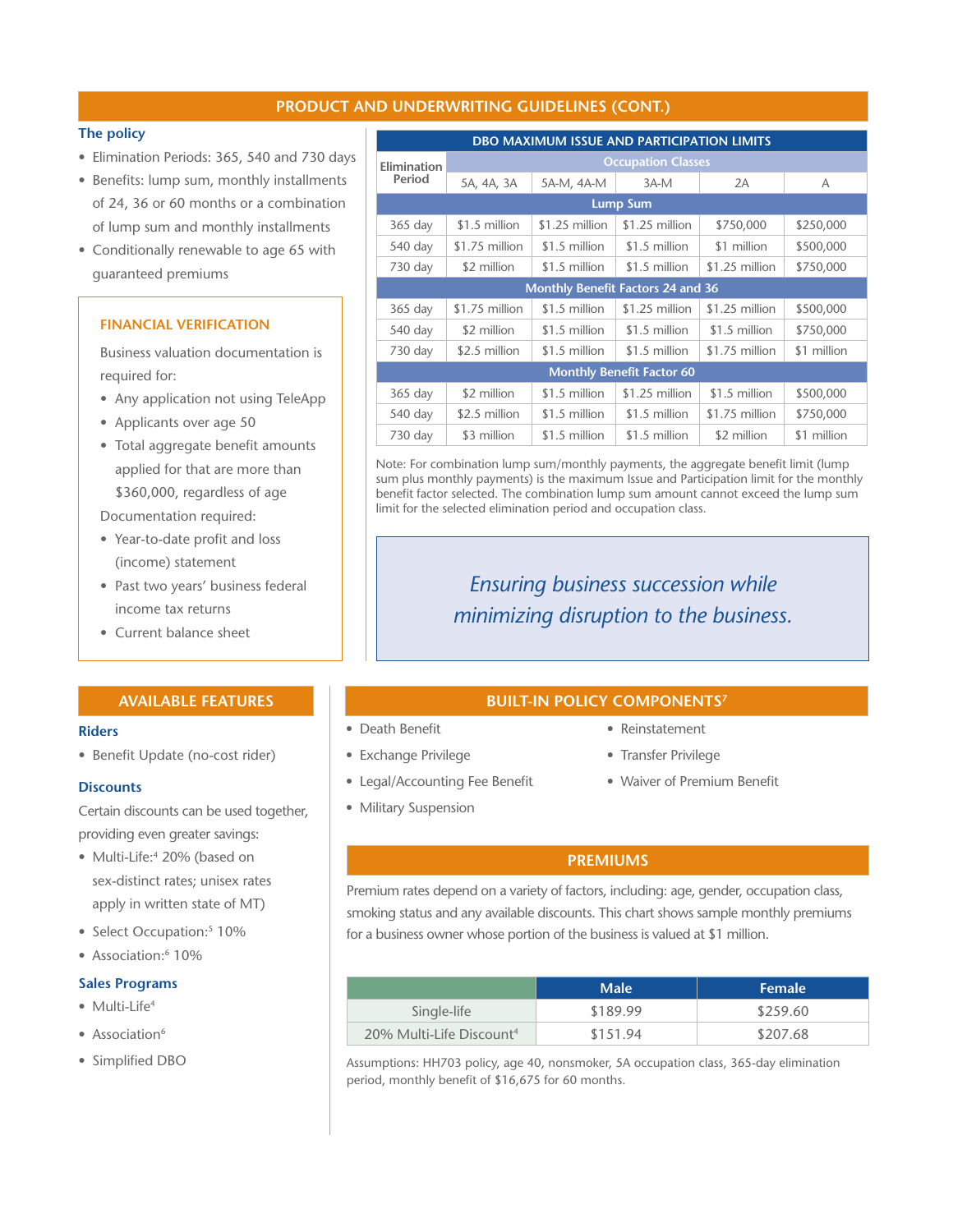#### **types of buy-sell agreements**

Buy-sell agreements come in many forms and cover a variety of triggering events, such as death, disability, divorce, bankruptcy and retirement. In the event of a disability, the buy-sell agreement protects:

- Disabled business owners by obligating co-owners to buy out the disabled owner's interest.
- Remaining nondisabled owners by providing them with the opportunity and funding to purchase the disabled owner's interest.

There are two common structures for disability buy-sell agreements:

#### **Cross Purchase**

Each business owner purchases and owns a DBO insurance policy on each of the other business owners.

Benefits for remaining owners:

- They receive a step-up in basis when they buy out the disabled owner.
- Their additional investment in the business helps offset their profit and tax liability if they eventually sell the business for a gain.
- Policy benefits are not available to creditors of the business.

#### **Entity Purchase**

The business purchases and owns the DBO insurance policies and pays the premiums (which are not tax-deductible). If a total disability occurs, the business purchases the disabled owner's business interest and receives tax-free reimbursement.

- This arrangement is often preferred when multiple owners are involved.
- It is not recommended if any owners expect to sell shares of the business during their lifetimes as no one will receive a step-up in basis.
- Benefits may be subject to the Alternative Minimum Tax.

#### **Value-added services from Principal Life**

Take advantage of these no-cost services from Principal Life to open the door to discussing disability solutions with your clients.

#### **Buy-sell review**

A team of Principal Life experts reviews clients' buy-sell agreements to ensure they're effective and properly funded.

#### **Business valuation**

Conducted by a team of experts, this informal valuation of a client's business helps identify next steps for business continuation planning.

#### **POINTS TO DISCUSS WITH CLIENTS**

#### **Business continuation**

Unless they've agreed beforehand, owners may have different priorities for their business if one of them becomes totally disabled. Ask these questions:

- What would happen to the profits of your business if a disabled owner is not contributing to its operation?
- Are you prepared to let a spouse, relative or outsider step into the business if one of the partners becomes disabled?
- Do you feel a financial obligation toward a disabled partner? Would you have the means necessary to buy out his/her share or would you be forced to sell the business?

#### **Taxation**

- DBO premiums are not deductible.
- Benefits are received income tax free.
- A transfer from the nondisabled owner to the disabled owner may be considered a capital gain if there is an increase from original basis.
- The payout can be structured as a non-compete or severance pay, which is viewed as tax-deductible.
- The disabled owner is taxed on the gain from the sale of the business. Any portion of the payout that is structured as a non-compete or severance pay may be taxed differently. The gain may be considered an installment sale if at least one payment is received after the close of the tax year in which the sale was made.